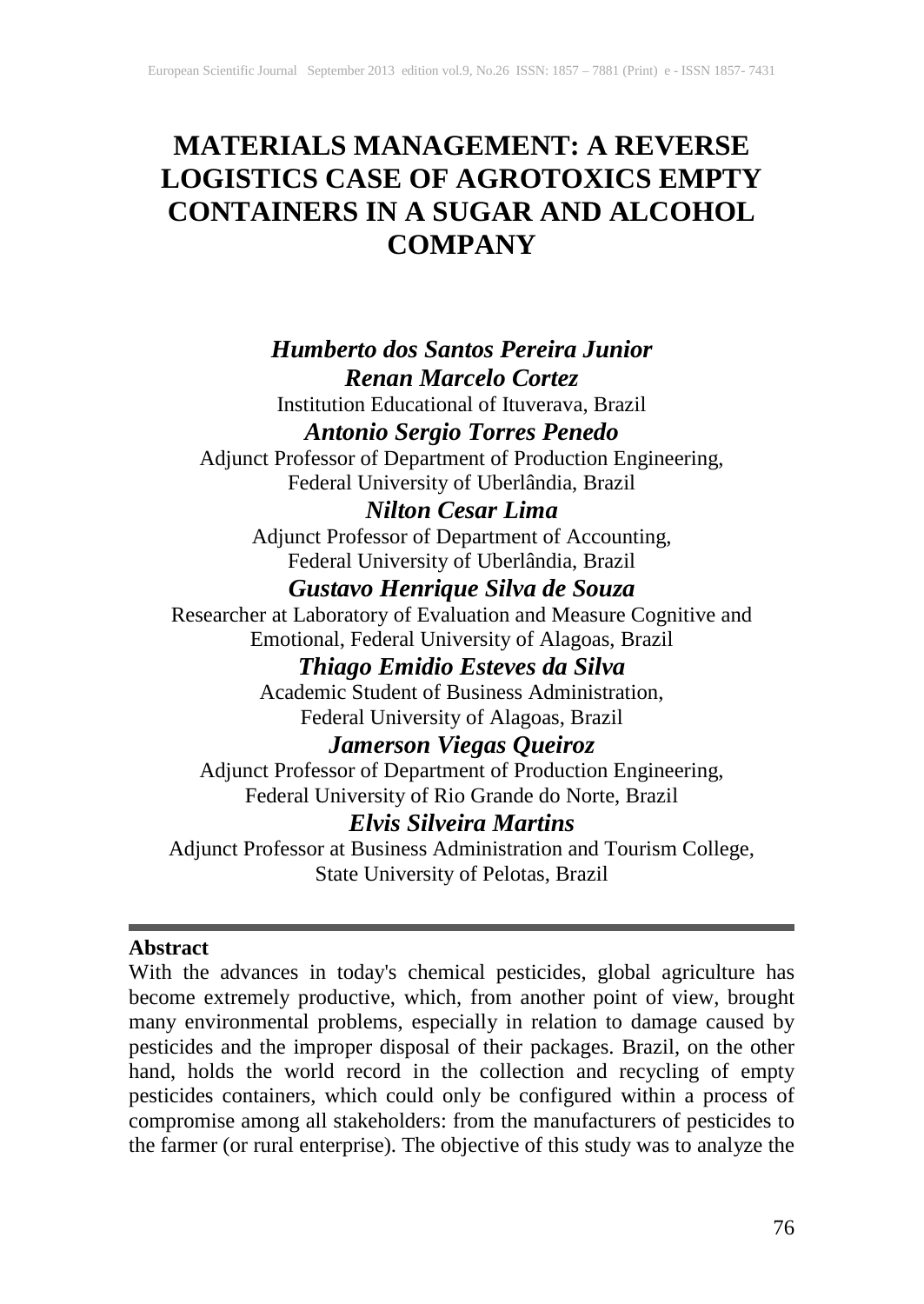measures taken from storage, to transportation, and to collection posts of empty pesticides containers, by a large Brazilian sugar and ethanol company. The methodology has adopted of an exploratory nature within a qualitative approach, through a semi-structured interview with the logistics and material manager of the company investigated. It was found that the company follows a strict process of handling empty containers of pesticides, following the standards and laws of the country, aiming to achieve the ISO14000 certification, for the social compromise to the community in which it operates.

**Keywords:** Materials Management, Reverse Logistics, Packages, Pesticides, Recycling

#### **Introduction**

Nowadays, many sugar and ethanol companies are distinguishing themselves in Agribusiness with strong economic and productive growth, especially in Brazil. Associated with this, the factor of "interference in the environment" has been grown as big as the actual growth of these companies (Neves & Conejero, 2007; Bragato et al., 2008).

This has occurred because there has been a neglect of Agribusiness companies in relation to the environment, mainly, regarding to the use of pesticides and disposal of its packages. Thus, the Brazilian government began to monitor these companies, as well as encourage sustainable growth, that does not harm the environment, and because of this, the agribusiness enterprises began to have a better environmental responsibility (Segato et al., 2007; Bragato et al., 2008; Martinez et al., 2013).

These government demands began to influence in the form of the handling of pesticides, in the production stage, starting from cultivation to the destination that have empty containers of pesticides. This has involved directly in production processes and has become a constant element in large agribusiness companies (Soares & Port, 2009; Faria and Pereira, 2012).

Based on this scenario, it was made the question: will the companies of this sector properly follow the form of handling, storage and disposal of empty pesticides containers? Understanding the importance of environmental conservation for agriculture, especially from the point of view of agribusiness companies, the aim of this article is to analyze the measures taken from storage, to transportation, and to collection posts of empty pesticides packages by a large Brazilian sugar and ethanol company.

Thus, the article will be divided into 6 sections. The first section (1) starts with a brief discussion of the trailblazing theme "agribusiness and pesticides packages". Then, the second section (2) discusses the environmental aspects of sugarcane. Therefore, the third section (3) will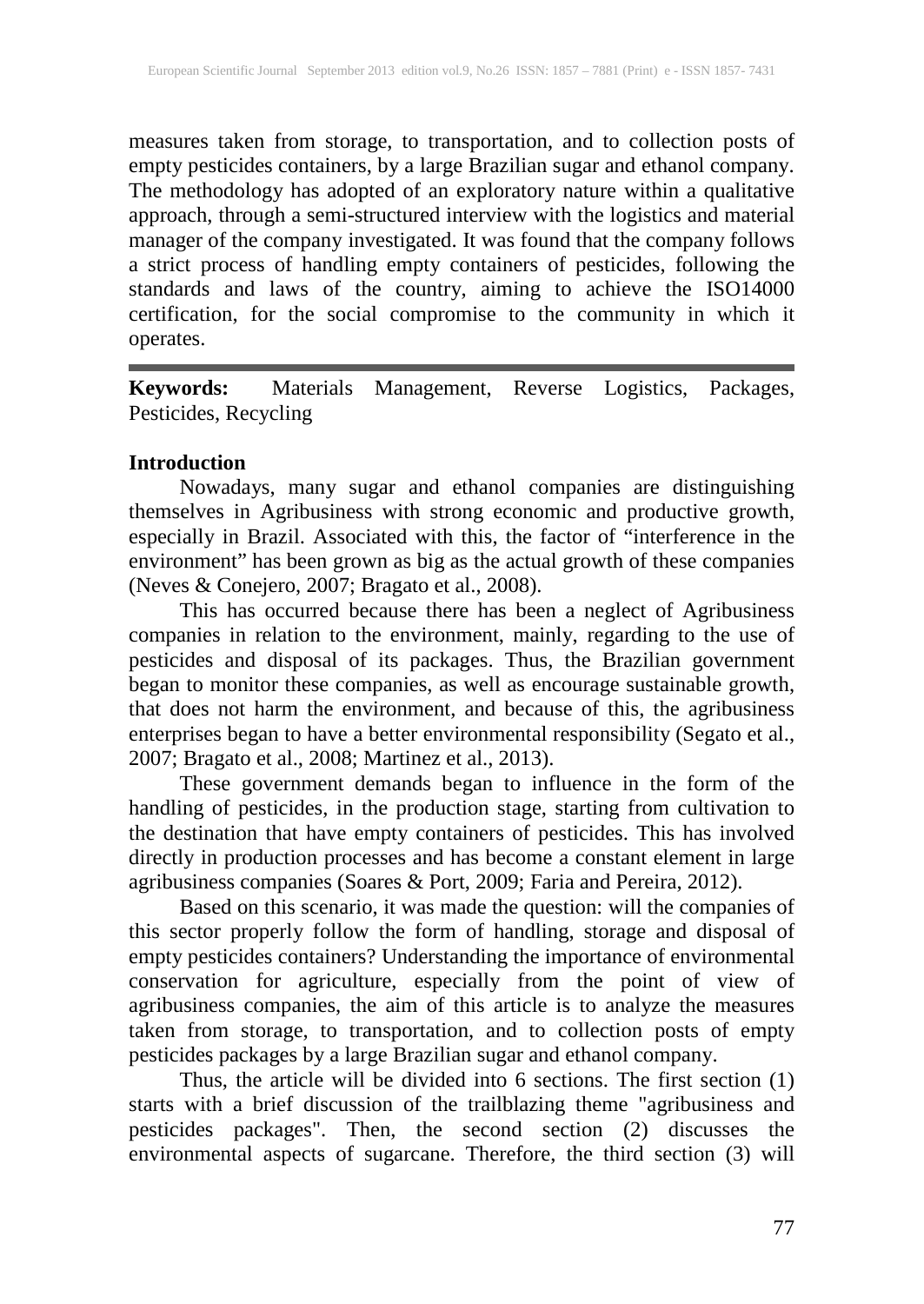discuss the issue of the green marketing. The section four (4) exposes the methodological procedures of the work. In the fifth section (5) it will present the case study. Finally, the sixth section (6) presents the final conclusions of the study. It is noteworthy that the literature review (sections 1, 2, and 3) give the basis for the analysis in the case study.

#### **Literature Review**

#### **The Pioneering of the Theme: Agribusiness and Pesticides**

In the period after World War II, there was the well-known green revolution, in which systems with low productivity were changed, for the use of improved seeds, soil amendments, use of machinery and agricultural tractors, with pesticides and industrial fertilizers gaining a higher performance in agricultural productivity (EMBRAPA, 2009).

Today, the agricultural productivity has as a challenge; the food production for a growing population, with a commitment to the use of technologies and procedures which ensure respect for the human health, for the environment and also for agriculture sustainability. Therefore, after the pesticides are used, their empty containers should be returned correctly, where they will have one of two destinations: recycling or incineration. This is because, if thrown in the fields and rivers, these packages can cause damage to the environment, and the human--animal health (INPEV, 2006).

In Brazil, the market for pesticides is valued at USD 2.5 billion in Brazil, according to the National Union of the Industry of Agricultural Defense Products (Sindag), where the sales leaders are herbicides, with 52% of sales, and insecticides, with 27.5%. But still, the country is the third place in the world pesticide market, alongside Japan and behind the United States and the European Community (Fairbanks, 2008).

Account of this exposure to contamination of the environment, the government saw the need to take measures to control the destination of these empty containers of pesticides, through laws to control the manner in handling washing, storage, and reverse logistics of these packages, with entities like INPEV (National Institute for Processing Empty Containers), and ANDEF (National Association of Plant Protection), that seek to disseminate in every link of the chain what are their main responsibilities regarding the return of pesticides empty containers.

The final destination of the packages is a complex process where they requires the effective participation of all those involved in their manufacture, commercialization, use, licensing, inspection and monitoring activities related to the handling, transportation, storage and processing of such packages. Since each stakeholder in this process plays a key role in their step, from the user until, passing through the manufacturer, and also regarding the receiving entities and inspection process (ANDEF, 2008).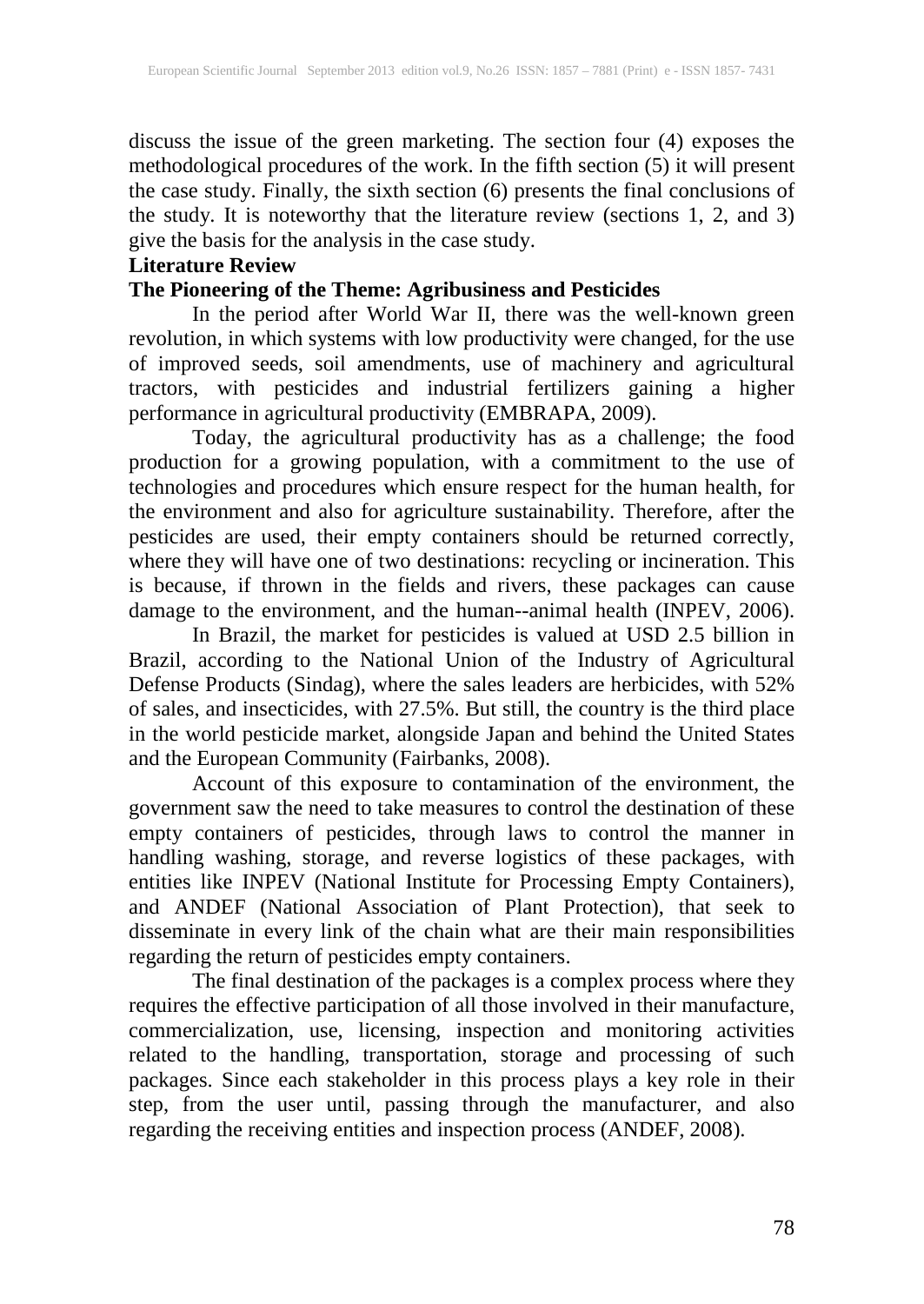Despite the complexity of the process of return empty containers, Brazil differs from other countries because of the good work performed by each agent of the agricultural production system. With this, Brazil is today, the world record holder in collection and recycling of pesticides empty containers , with 77% of empty containers of the market, were removed from the countryside in 2008, and 96% of primary containers are removed from the environment (packages who came in contact with the product). In addition, 95% of these packages are recycled, creating various items such as a conduit, construction blocks, covers for new packages, packages for lubricants, among other things, and only 5%of these were incinerated (Petrini et al, 2008).

For that situation happen, a number of laws and decrees passed to be enacted as Law No. 9974 (June 6th 2000) that complemented the law No. 7802 (June 1989) and Decree No. 4074 (January 2002) which regulated the deadline for compliance of the companies in receiving, collection and disposal of empty pesticides packages and regulated the manner of handling these products (Barbosa and Pereira, 2008).

Moreover, making the control of empty containers of pesticides more rigid, there was a need to create institutions that would help the government in monitoring, advising and assisting producers and rural businesses to no longer dispose of packages incorrectly. The National Association of Plant Protection (ANDEF) has been working to assist in monitoring and also to avoid the mistakes of the past (Barbosa and Pereira, 2008).

So, in 2001 was created the National Institute for Processing Empty Containers (INPEV), to manage the proper disposal of empty plant protection products in Brazil. The institute is maintained by the chemical industries that produce pesticides, and its main activity is to transport empty containers of receiving units to its final destination where it will be disposed of in the correct manner and so that the packages could be either recycled or incinerated (INPEV, 2006).

#### **Environmental aspects and sugarcane**

Environmental aspect can be defined as the element of the activities, products and services of an organization that can interact with the environment, which is a predictor of environmental impact, i.e. any change to the environment, whether hostile, or beneficial, resulting, in whole or in part, in activities, products or services of an organization (Bigatão, 2009).

Therefore, the expansion of sugarcane has transformed the entire structural, productive and marketing environment involved, especially because it is a wide chain involving from the crop area in the countryside, passing thought industry, to the marketplace, having as the final product sugar and alcohol. This expansion has produced significant changes in organizations, especially in what is related to concerns about environmental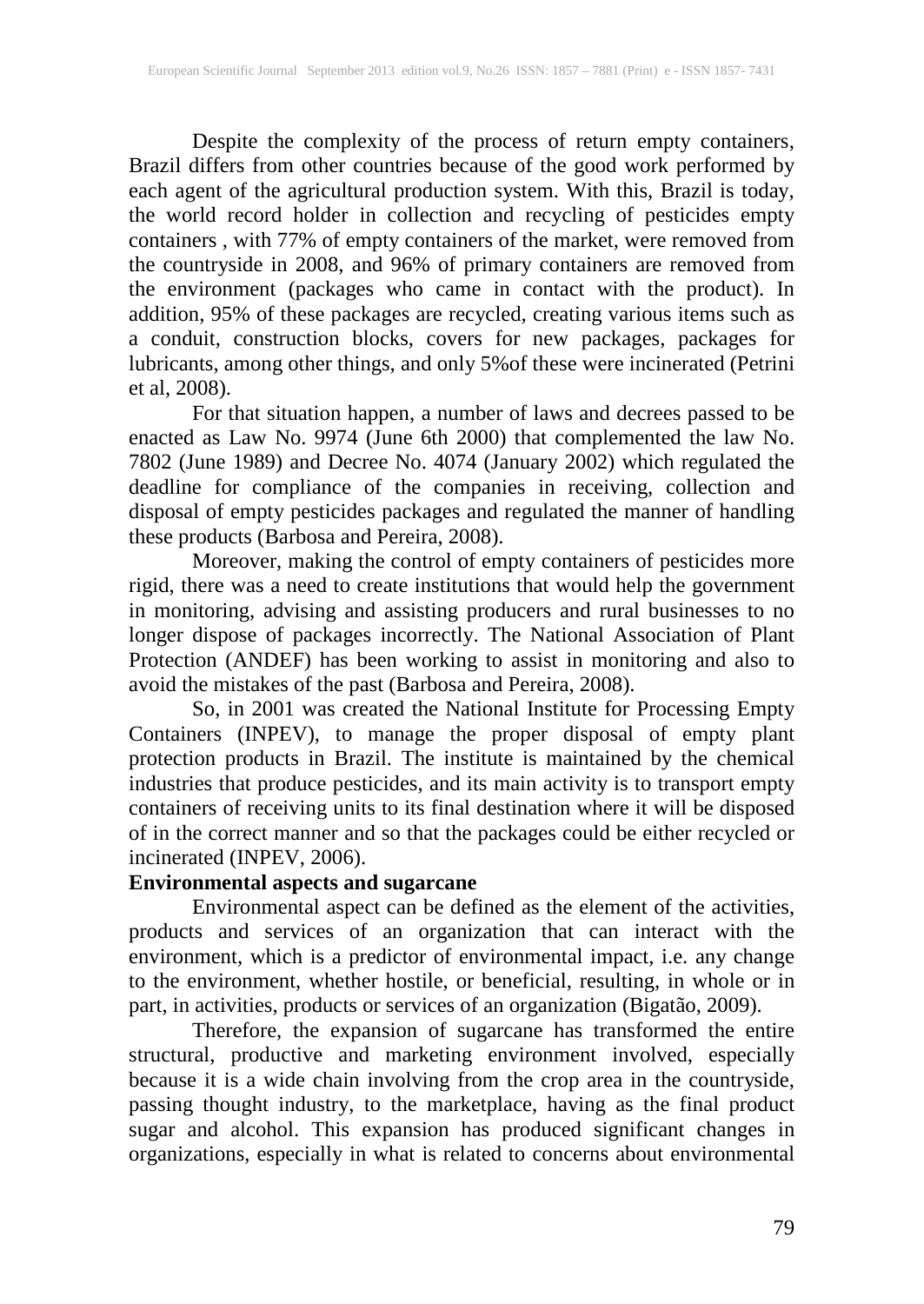issues, where the greatest impacts are linked to the production process and its results. In strategic terms, the combined use of chemical formulas with biological control organisms has become a significant economic gain in the production of sugar and alcohol, which is highly advantageous for sugarcane companies (Neves & Conejero, 2007; Segato et al., 2007; Bragato et al., 2008; Martinez et al., 2013).

This occurs, according Zambolim (2003) and Segato et al. (2007), because the cultivation of sugarcane, as a monoculture, make an increase in pests and diseases, making it necessary to have a control with application of pesticides, where the impacts of these pesticides are directly in soil and, also, in the air.

Thus, the entire expansion project of sugarcane must be carefully analyzed to identify all potential impacts that may be caused in the region, in order to take the measures needed to minimize or eliminate these impacts (Carbone, Sato and Moori, 2005; Martínez et al., 2013). Thereupon, it is required an entire study of environmental aspects as well as environmental impacts, because the company must submit evaluations of the environmental aspects and impacts of their projects, so that the market and the society is aware of the process of innovation and sustainability. In addition, there is the environmental license that requires a number of standards that reinforce the compliance with the law (Gavira et al., 2007; Barbieri et al., 2010).

#### **Green Marketing**

Building on those needs for analysis of environmental impacts, the green marketing arises. The green marketing is the business behavior with environmental responsibility in conjunction with the promotion of a whole process of design, production, final destination and disposal of the products/services of the company, showing customers that the company, besides seeking to satisfy them, worries also with environmental responsibility (Dias, 2009; Ko, Hwang and Kim, 2013).

For Liu, Kasturiratne and Moizer (2012), the concept of green marketing is directly related to the evolution of marketing management philosophies. In addition, the concept cannot be adopted as a single model, because each market has its own environmental influences. These marketing management philosophies comes from the production of products related to low costs, sales techniques, quality of services as differential, customer relationship, even the concern for the environment.

Still, according to Maia and Vieira (2004) and Dias (2009), green marketing is also concerned with the whole production process and what are the consequences of this project on the environment, because if a company incorrectly discards its toxic waste it will be damaging all the environment in which it operates from the local community nearby to the environment as a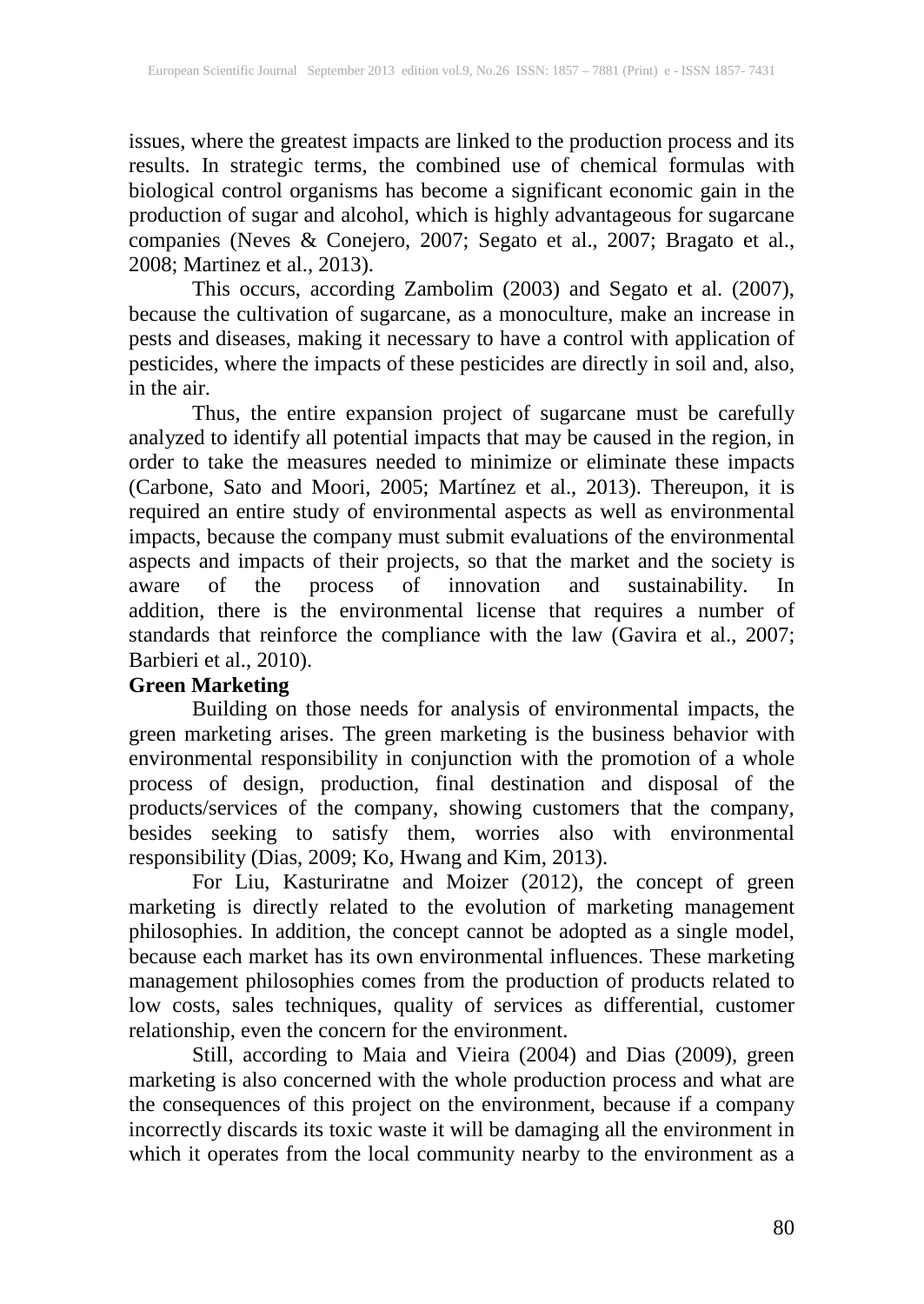whole, and thus getting a bad image to their customers. Several studies show that the image of the environmental impact of companies is related to the purchase decision of consumers, in which, according to Churchill & Peter (2000), 93% of consumers analyze the environmental impact that a product may cause before buying them. This awareness of consumers can currently be noted in the Brazilian market.

Dias (2009) argue that the awareness of the population is related to the increase in income of the Brazilian consumers, the increasing of the level of education, the environmental protection laws, the consumer, and even the growing perception of environmental degradation in Brazil .

Ko, Hwang and Kim (2013) complements exposing that due to this awareness, in addition to the penalties imposed by the government, the punishment for destroying the environment depart also from consumers who stop consuming the products of companies that are not environmental responsible, making that ecological awareness is present not only in the consumer decisions, but at the strategic core of enterprises.

#### **Methodology**

The study was conducted in a case study format, which according to Yin (2003), is significantly suitable for investigating phenomena in loco, in which, the real context can be emerged to make their characteristics more obvious, thus enabling a deeper understanding of the subject.

In this sense, the methodology was through a semi structured interview with the materials and logistics manager of the investigated company. Accordingly, the methodology adopted an exploratory study within a qualitative approach, supported by what proposes Godoy (1995) and Montgomey (2000); the investigated company is a sugarcane company, located in the state of São Paulo in Brazil.

Malhotra (2011) also states that exploratory research should be developed to provide a general overview, of approximate type, on certain fact, especially when the subject is still so little explored and there is a need to operationalize the basic information of the problem investigated. The author also states that the deepening in a particular topic, as well as, the definition of hypotheses and visualization of new research issues, is guided in terms of a series of reflective activities about the information found through exploration interviews and /or data mining.

Thus, the issues raised with the manager of materials and logistics of the investigated company aimed to identify (1) the procedures from receipts to disposal of empty pesticide, (2) the continuous permanence of a certain program to inform and train their employees the correct use of these packages, (3) how was the control of packages to avoid accidents at work, (4) the equipment that the company offered for the protection of its employees, (5) development of partnerships between the company and the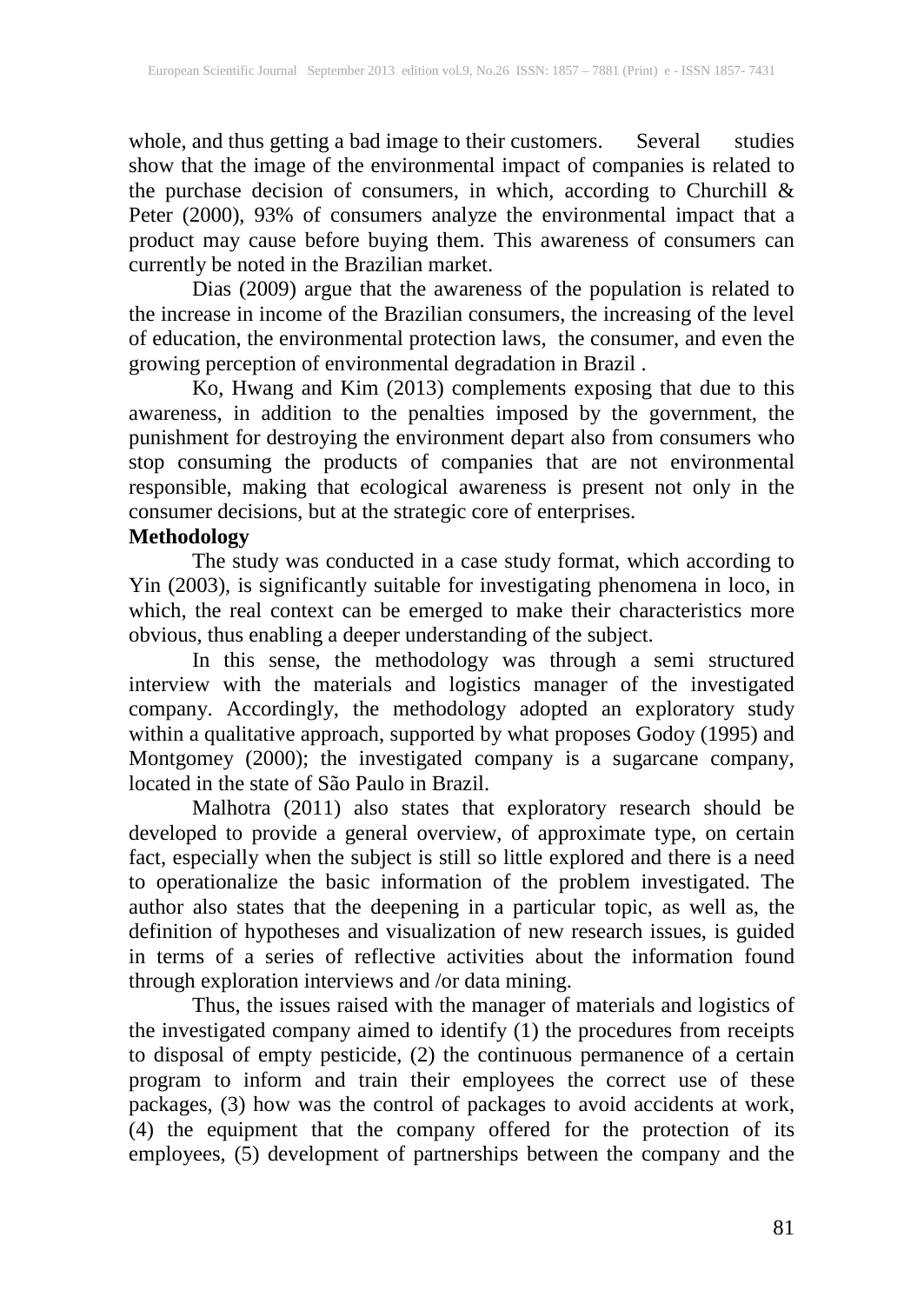entities responsible for recycling or incinerating these packages, (6) the prevention of environmental degradation that can occur through the production process.

Based on these issues, an analysis of the materials and logistics manager answers, identifying the main points and the most relevant uprisings to the theme of this study, as can be seen in the next section.

#### **The Case Study**

The investigated company is the Shekinah Farm S.A., based on Sao Paulo, region with the largest production of sugar and ethanol in Brazil, with a large number of employees and a large area for the cultivation of their raw material (sugarcane), nearby the population housing, thereby it is necessary to be more careful in the cultivation and application of pesticides, because if a problem occurs in the application of these products, soil and rivers can be affected, endangering the whole community living in the region.

According to the material and logistics manager of the investigated company, the company has included in a its strategic planning, the concern for the environment, because both the receipt, storage and the application of pesticides in the fields, there is a whole training process involved to protect their employees and the environment which it operates, where it follows the guidelines of proper use, application and washing and proper disposal of pesticides packages. And so that they can have control of the process, there is an annual audit, in which, a team specializing in the "6S", examines whether there is any problem regarding storage of these pesticides.

Moreover, it is adopted in the process of receiving the pesticide, strict control in which the entire input is received in the warehouse, to its proper storage; these containers are not taken to the crop, but only the proper dosage for the application. After, is performed a triple washing in the empty containers and are sent to the collection station through reverse logistics.

Another concern highlighted by the administrator of the investigated company is with social projects involving the local population of awareness for the preservation of the environment. This concern is somewhat embedded in company policy that seeks the ISO14000 certification, within its scope of green marketing, making it the differential of the business.

The ISO14000, which the company is seeking to enter, refers to standards developed for environmental management, which means, the search for minimizing the effects on the environment due their activities, seeking prevention across the production process, avoiding environmental contamination, such as soil, water, air, flora and fauna contamination .

Therefore, it is very clear that environmental laws are of great concern to the agribusiness sector, mainly in the sugar and alcohol segment. This concern has also given due to high penalties that the law provides. It appeared that the companies in this segment seek to follow the rules and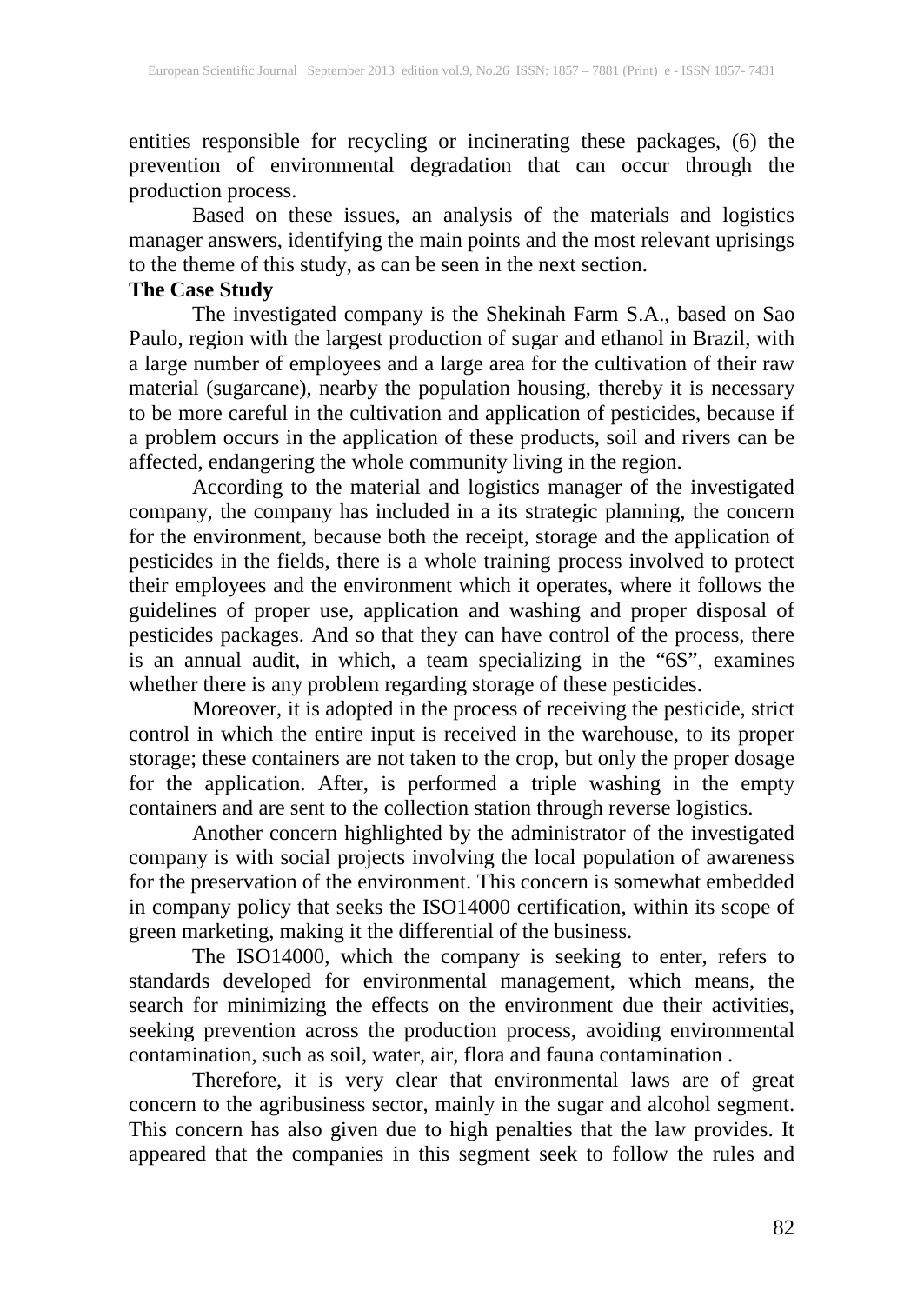laws that regulate their activity and how this affects the environment in which it is, because the market has a differentiated gaze for environmentally responsible companies.

#### **Final Conclusions**

With the objective of analyzing the measures taken from the storage to transportation for the collection posts of pesticides empty packages, of a major Brazilian sugar and ethanol company, this study brought considerations about the alcohol sector that can benefit and be the starting point for further studies in this context.

Additionally, it appears that in the Brazilian economy the sugar and ethanol industry is of a great importance as well as being a segment that is growing around the world because it can be used as renewable energy. To this, the sugarcane companies have an important role, because this energy is interesting to the new consumer who cares about the environment. However, companies should seek mechanisms to minimize interference to the environment.

To this, this research aims to study about how it is made the storage and handling of pesticides empty containers and, in counterpart, the behavior of the companies of this sector, especially looking at the issue of disposal of plant protection products packages, which aid in the production field, but also are the great villains for the environment.

What is noticed is that there are entities involved in the whole production process to assist and inform the farmers and businesses, about specific environmental laws to these products, as well as an effort of the companies to target certifications such as ISO14000, or even the preference of their consumers through green marketing.

Also it's noteworthy the limitation of this work, for only study one company in the sector, with a larger sample we could identify more precisely the scenario of this segment in relation to the issue of disposal of pesticides and their empty containers. Thus, we suggest future studies that seek to study a larger number of companies in the industry, checking its policies concerning the proper final destination of the empty packages of pesticides.

Still, study in a more detailed way a larger number of businesses and the amount of disposal of empty packages of pesticides, retroactively can, in some years, show is a more clearly and close to reality way, the manner in that sugarcane companies behave in the process of reverse logistics of empty pesticide containers.

#### **References:**

ANDEF. (2008). *Destinação final de embalagens vazias de agrotóxicos*. Available in: http://www.andef.com.br/dest\_final/. [Accessed January 10, 2008]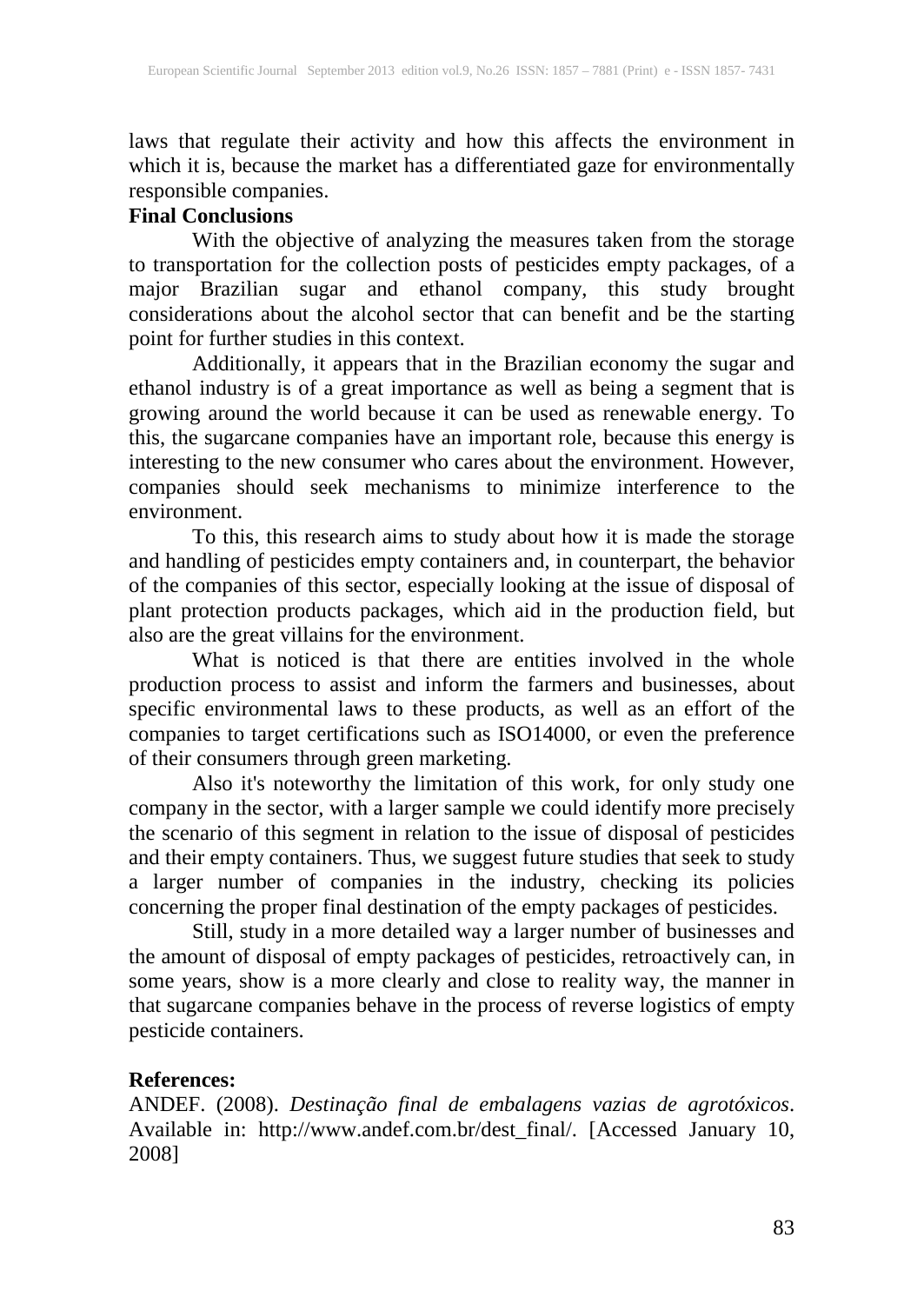Barbieri, J. C., Vasconcelos, I. F. G. de, Andreassi, T. & Vasconcelos, F. C. de. (2010). Inovação e sustentabilidade: novos modelos e proposições. *Revista de Administração de Empresas*, 50 (2), 146-154.

Barbosa, A. M., & Pereira, R. E. de A. (2008). Avaliação da produtividade da central de recebimento de embalagens vazias de agrotóxicos de Ituverava-SP por meio de indicadores de performance. *Nucleus*, 5(1), 124-133.

Bigatão, D. A. R. (2009). *Cuidados e destinação final de embalagens, na utilização de agrotóxicos por produtores rurais no município de Itaporã-MS*. Master Dissertation (Health Science) – Universidade de Brasília, Brasília, DF, Brazil.

Bragato, I. R., Siqueira, E. S., Graziano, G. O., & Spers, E. E. (2008). Produção de açúcar e álcool vs. responsabilidade social corporativa: as ações desenvolvidas pelas usinas de cana-de-açúcar frente às externalidades negativas. *Gestão & Produção*, 15(1), 89-100.

Carbone, G. T., Sato, G. S., & Moori, R. G. (2005). Logística reversa para embalagens de agrotóxicos no Brasil: uma visão sobre conceitos e práticas operacionais. XLIII Congresso da Sociedade Brasileira de Economia e Sociologia Rural – SOBER, *Anais...*, Ribeirão Preto, SP, Brazil.

Churchill, G. A., & Peter, J. P. (2000). *Marketing: criando valor para os clientes*. 2nd ed. São Paulo: Saraiva.

Dias, R. (2009). *Gestão ambiental: responsabilidade social e sustentabilidade*. São Paulo: Atlas.

*Empresa Brasileira de Pesquisa Agropecuária - EMBRAPA*. Available in: http://www.embrapa.br. [Accessed March 9, 2008]

Fairbanks, M. (2008). *Defensivos agrícolas ampliam mercado*. SINDAG. Available in: http://www.quimica.com.br/revista/qd396/defensivos\_agricolas. htm. [Accessed 2008 September 15, 2008]

Faria, A. C. de, & Pereira, R. da S. (2012). O processo de logística reversa de embalagens de agrotóxicos: um estudo de caso sobre o INPEV. *Organizações Rurais & Agroindustriais,* 14(1), 127-141.

Gavira, M. O., Ferro, A. F. P., Rohrich, S. S., Quadros, R. (2007). Gestão da inovação tecnológica: uma análise da aplicação do funil de inovação em uma organização de bens de consumo. *RAM - Revista de Administração Mackenzie*, 8(1), 77-107.

Godoy, A. S. (1995). Introdução à pesquisa qualitativa e suas possibilidades. *Revista de Administração de Empresas*, 35 (2), 57-63.

Instituto Nacional de Processamento de Embalagens Vazias - INPEV. (2006). *Relatório anual do instituto nacional de processamento de embalagens vazias 2005*. São Paulo: INPEV.

Ko, E., Hwang, Y. K., & Kim, E. Y. (2013). Green marketing' functions in building corporate image in the retail setting. *Journal of Business Research*, 66(10), 1709-1715.